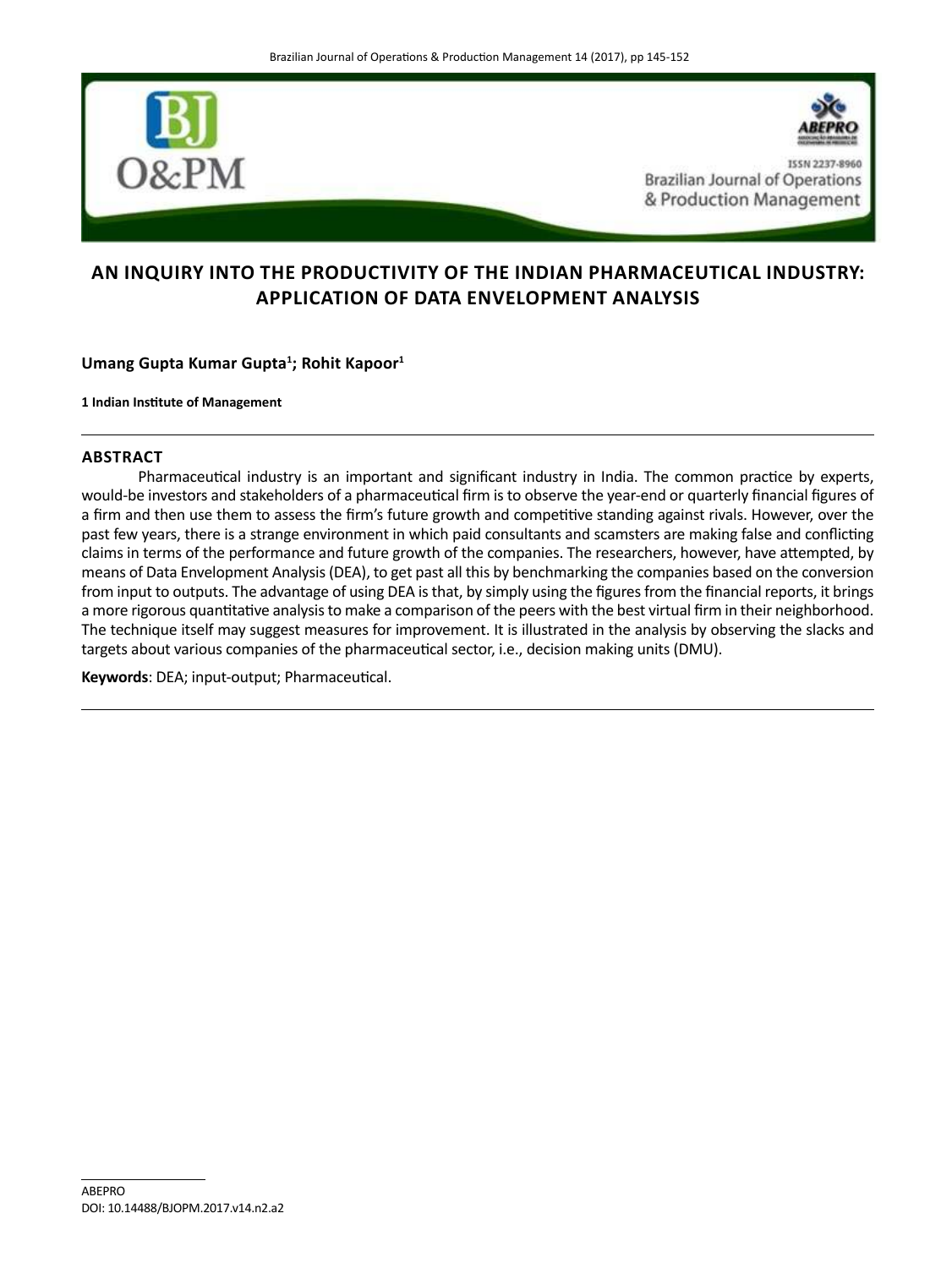

### **1. INTRODUCTION**

#### **Industry perspective**

The pharmaceutical industry has been one of the success stories of India. The reasons are many, including the fact that good quality and essential drugs are now available at affordable prices to the vast population of the country, which is not so affluent. The Indian pharmaceutical companies are also competing with some of the best names in the global market. The industry is capital-intensive and intellectual in nature and is in the front rank of India's science-based industries. India's pharmaceutical industry is currently the 3<sup>rd</sup> largest in the world in terms of volume and the 14<sup>th</sup> in terms of value. The reason for this lower value share lays in the fact that, in India, the cost of drugs ranges from 5% to 50% less as compared to the developed countries. The March 2012 estimates peg sales from pharmaceuticals to go from US\$ 11 billion currently to US\$ 74 billion by 2020. the increasing population of the higher-income group in the country will open a potential US\$ 8 billion market by 2015\*. Besides this, the report said that the domestic pharmaceutical market is likely to reach \$20 billion by 2015, making India a lucrative destination for clinical trials for global giants.

The accelerated growth over the years has been fuelled by exports to more than 200 countries with a sizeable share in the advanced regulated markets of US and Western Europe. 40% of the world's active ingredient requirement is met by India.

Pharmaceutical industry in India ranks very high in terms of technology, quality and range of manufactured medicines. Many different medicine varieties are now made domestically by Indian industries. The industry has made significant progress in terms of the creation of required infrastructure, meeting global needs for the supply of quality medicines and active pharmaceutical ingredients (APIs), as also entering into the highly opportune area of contract research and manufacturing (CRAM) and clinical trials. Export of pharmaceutical products from India showed a compounded annual growth rate (CAGR) of 21.25% during three consecutive years, ending 2008-09, but grew only by 13% in 2009-10<sup>1</sup>.

India tops the world in exporting generic medicines worth of US\$11 billion. According to a report published by PricewaterhouseCoopers (PwC) in April 2010, India will join the league of top 10 global pharmaceutical markets in terms of sales by 2020 with the total value reaching US\$ 50 billion. The sector is estimated to have created so far 4.2 million employment opportunities with more than 20,000 registered units. Despite the fragmentation and price competition, the leading 250 pharmaceutical companies control 70% of the market with the leader holding nearly 7% of the market share. India currently exports drug intermediates, APIs, Finished Dosage Formulations (FDFs), bio-pharmaceuticals and clinical services to various parts of the world. High quality medicines at attractive prices can easily be found in India and, because of this cost of medical treatment, it is now promoting medical tourism. Apart from all that, an increase in the demand of special drugs and the niche demand for Ayurvedic drugs is also expected to rise with the current union. Tourism Minister Subodh Kant Sahai recently announcing desire to double the number of tourists by promoting medical and wellness tourism.

#### **Threats and challenges**

Competing pharmaceutical companies have several similar bio-equivalent products in the same market, manufactured at facilities that have been approved by the highest regulatory authorities. All of them are focused on the same markets, resulting in price decrease (therefore price sensitivity is tested) and margins get eroded. The challenges are greater for those Indian manufacturers who have similar production facilities. It is also common to find managers with similar talents and experiences in the industry.

#### **Policy Attractiveness**

FDI up to 100% is permitted for the manufacture of drugs and pharmaceuticals with some restrictions<sup>2</sup>. The Patents Act, 2005 (Amendment to The Patents Act, 1970), introduces product patent regime for food, chemical and pharmaceutical products and made it TRIPs compliant. It has helped in making the environment favorable for MNCs to operate in India.

Consolidation is likely in the fragmented Pharmaceutical industry due to recent legislation and policy updates. Good Manufacturing Practices (GMP) outlined in Schedule M to the Drugs and Cosmetics Rules are also being revised. Manufacturing units are required to comply with the WHO and international standards of production<sup>3</sup>.

<sup>1</sup> Facts and figures correspond to as reported in annual reports of GlaxoSmithKline, Ranbaxy, Cipla (2009-10 and 2010-11) and Asia-Pacific Business & Technology report in October 2011 and Corporate catalyst India 2012 report.

<sup>2</sup> Provided the activity does not attract compulsory licensing or involve the use of recombinant DNA technology and specific cell/tissue targeted formulations.

<sup>3</sup> The TRIPS agreement of the WTO is also noteworthy for being mentioned here as the Doha declaration 2001, President's Emergency Plan for AIDS Relief (PEPFAR) 2003, and subsequent revisions of the agreement have led to changes in the role patents played in maintaining high drug costs, export of drugs and drugs for dealing with public health crisis.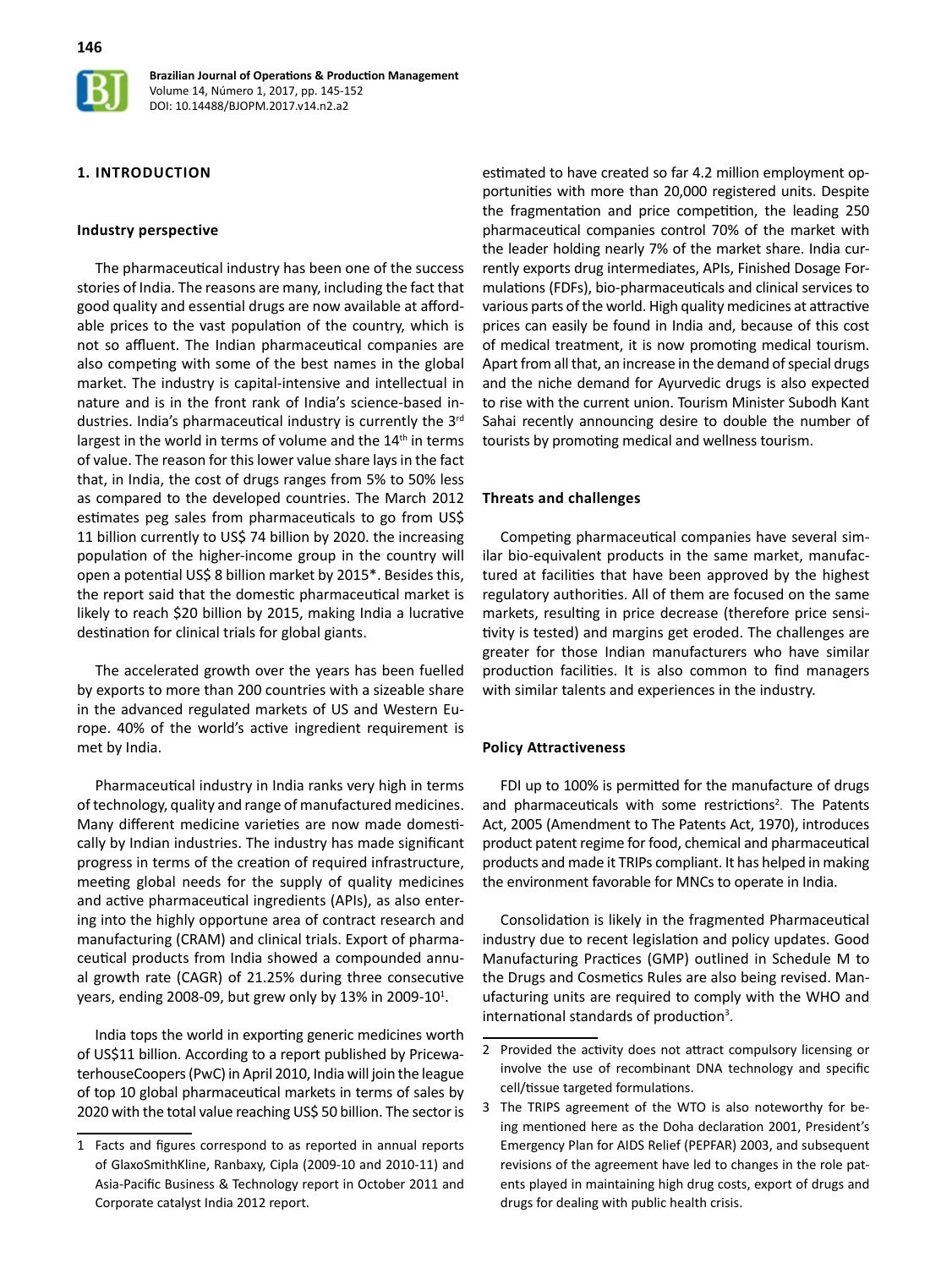

**147**

Given the perspectives, threats and challenges and policy attractiveness of pharmaceutical sector, it is worthwhile to study different companies and analyze them. This will help practicing managers and investors to benchmark companies. Within a firm, decision makers will also need some targets in terms of inputs and outputs, which are well-defined and set the pace and direction of their subsequent decisions.

# **2. OBJECTIVE**

# **An attempt to effectively evaluate the Pharmaceutical sector by focusing on input-output relationship**

The current available reports on pharmaceutical sector seem to be lacking in terms of the focus on the input and output relationship of the companies that they study. However this is also an important parameter to judge success and failure of Pharmaceutical firms over the years (Majumdar, 1994).

# **Issues with current benchmarking methods such as financial multiples/ratios**

The finance multiples/ratios approach is focused on taking performance of a firm on a particular date. There is a tendency to come up with better numbers so as to get the preference of investors and stakeholders both inside and outside the firm. In the process, many financial jargons may take shape and structure with several layers of falsified information. It results into confusion among the investors and they may not be able to take appropriate decisions. For the decision makers in the firms, it is also a challenge to get a well-defined target so that they can channelize their efforts operationally. DEA, on the other hand, finds out the performance level of the firm by converting inputs into outputs. The factors (both input and output) that make the firm efficient do get known in the process. This helps the decision makers in the inefficient firms in setting the targets for their managers.

### **3. METHODOLOGY Firms to Include**

The common practice followed while selecting firms was to see whether they had an overall market capitalization above the median for all the firms for whom the data was available. As for the records of Sectoral Companies on Economic Times intelligence group (ETIG), as of Jun 25, 2012 the firms that did not have a minimum market capitalization of 1000 crore rupees were rejected. Also, firms without records for financial year 2010-11 on Capitaline<sup>4</sup> were rejected.

#### **Figures Used**

The various inputs and output headings were taken from Capitaline database and Economic Times intelligence group report available online.

### **Period of study**

The data was collected for the period 2010-11 from the various data sources as mentioned above. The above period for the study that was chosen as the latest financial results for the year 2011-2012 was not available.

### **Data Envelopment Analysis (DEA)**

DEA is a linear programming technique that produces a best practices frontier composed of efficient DMUs. (Farrell, 1957) attempted to measure production efficiency in a single input and output model. Its work was further extended to multi input and output models by Charnes *et al.* (1978), who coined the term DEA. This technique involves the use of linear programming to solve a set of inter-related problems to determine the relative efficiency of DMUs. Hence the first DEA model was developed by Charnes *et al.* (1978). A DMU is efficient if there exists no other DMU or linear combination of DMUs that produces the same vector of output with a smaller vector of inputs (in the input-oriented model) or produces a larger vector of outputs with the same vector of inputs (in the output-oriented model).

DEA has several desirable features that make it preferable to other performance measurement techniques such as traditional ratio analysis and Stochastic Frontier Analysis. First, being non parametric in nature, DEA does not require the specification of an a priori, well-defined functional form for the particular production process being analyzed. This "flexibility" makes it particularly useful when it is impossible to determine the mode in which a set of resources (inputs) are employed in combination to realize a multiplicity of products (outputs). Second, DEA permits the simultaneous management of more than one input and output because of its capacity to maximize the relationship between a "virtual" output and a "virtual" input; appropriately weighted sums of the vectors of inputs and outputs typical of pharmaceutical activity. Third, depending on the particular model selected, DEA can distinguish technical inefficiency from scale and scope inefficiency, since each firm is compared to a homogeneous peer group in terms of product size and mix. DEA has proven to be a popular technique for performance analysis in general. Charnes *et al.* (1978) define efficiency by reference to the orientation selected: (i) output orientated model, a DMU is not efficient if we can change outputs without increasing inputs or decreasing any other output; and (ii) input orientated model; a DMU is

<sup>4</sup> http://www.capitaline.com is a reputed online database.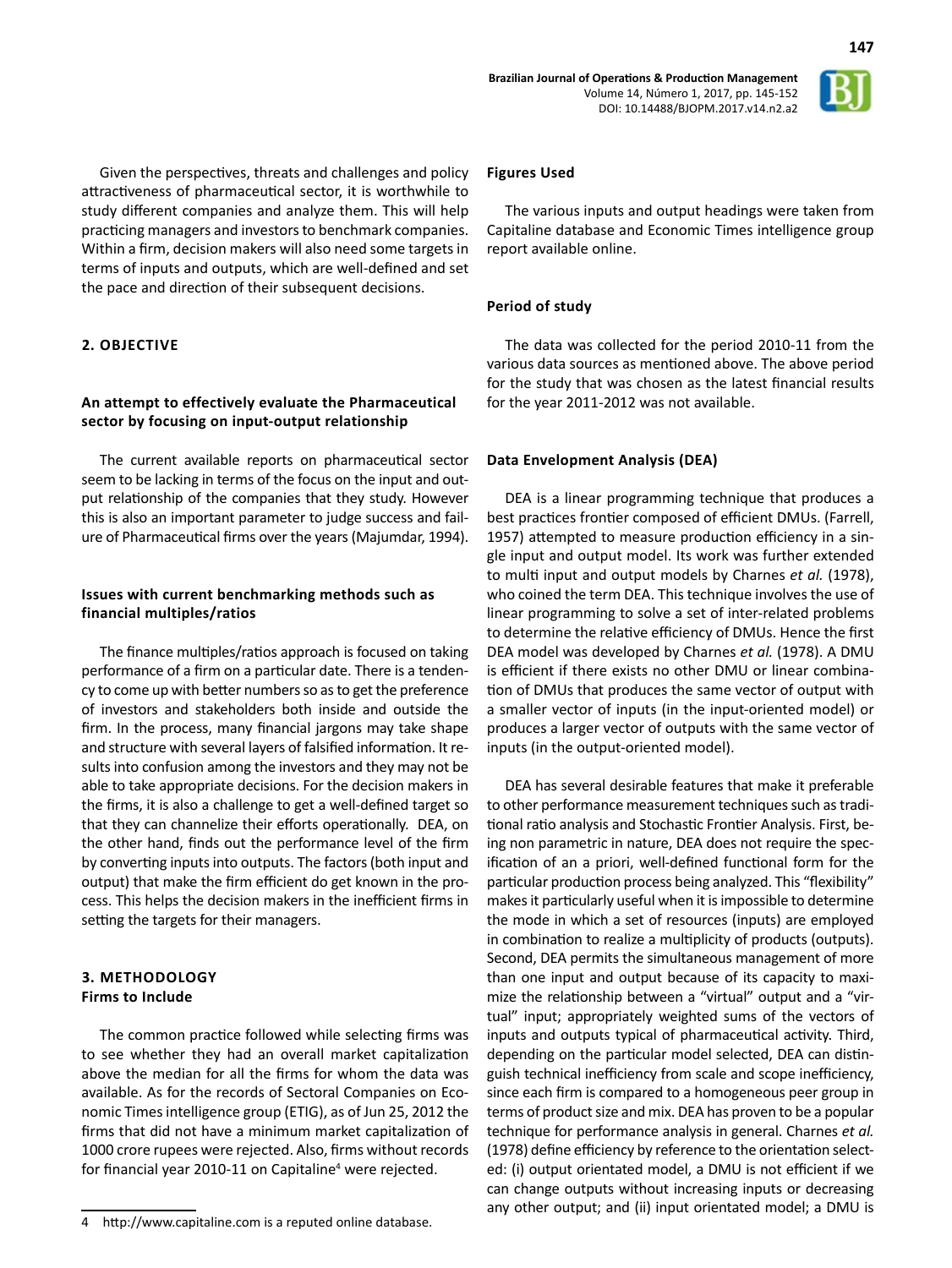

inefficient when we can decrease inputs without increasing other inputs and without decreasing any output. The pharmaceutical sector, in this regard, has a series of characteristics that make it particularly suitable for study through DEA: Its multi-input and multi-output nature, the non-linearity of its input-output relationships, the non-physical nature of some fundamental resources and products, and the impossibility of drawing on market prices for some of them. Charnes *et al.* (1978) suggested an input oriented model under the assumption of constant return to scale. Let us take N DMUs (Decision making units), whose efficiency has to be compared. Let kth be the reference DMU and its efficiency can be found by solving the following CCR model (Charnes, Cooper 1962; Charnes *etal.*, 1978; Coelli, 1996):

$$
Max z = \sum_{r \in s} u_{rk} * y_r;
$$

Subject to;  
\n
$$
\sum_{i \in m} v_{ik} * x_i = 1;
$$
\n
$$
\sum_{r \in s} u_r * y_{rj} - \sum_{i \in m} v_i * x_{ij} \leq 0; \text{ for every } j
$$

 $u_ru_r, v_i \geq 0$ , for every r, i $v_i \geq 0$ , for every r, i

This model aims at deriving the values of the weights, that is,  $v_i$  and  $u_i$  (res being the total number of outputs), i.e. the input and output weights of the n DMUs in such a manner so that the efficiency of the k<sup>th</sup> DMU is a maximized subject to the condition that the efficiency measure for other DMUs with same weights are less than or equal to one.

If the efficiency score comes out to be 1, then the firm is said to be efficient and lies on the efficiency frontier. Otherwise the firm is relatively inefficient. In order to find the efficiency score for other firms, such mathematical model has to be formulated separately for each firm. Banker *et al.* (1984) proposed that this basic CRS model can be extended to variable returns to scale, i.e. VRS model by adding the convexity constraint to it, as shown below, where the convexity constraint variable is unrestricted and declared free of the non-negativity constraint.

$$
Max z = \sum_{r \in s} u_{rk} * y_r + u_o;
$$

Subject to;

$$
\sum_{i \in m} v_{ik} * x_i = 1;
$$

$$
\sum_{r \in s} u_r * y_{rj} - \sum_{i \in m} v_i * x_{ij} + u_o \leq 0; for every j
$$

 $u_r$   $u_r$ ,  $v_j \ge 0$ , for every  $r, i$   $v_j \ge 0$ , for every  $r, i$  $u<sub>o</sub>$  is unrestricted

This paper uses the BCC VRS model to analyze the performance of the Indian Pharmaceutical Companies. Building on the ideas of Farrell (1957), here Charnes *et al.* (1978) applies linear programming to estimate an empirical production technology frontier for the first time.

#### **Inputs and Outputs**

We are using the following Outputs and Inputs for comparing different firms:

| <b>Outputs</b>     | <b>Inputs</b>                       |
|--------------------|-------------------------------------|
| Sales Turnover     | <b>Employee Cost</b>                |
| <b>Excise Duty</b> | <b>Other Manufacturing Expenses</b> |
| <b>Net Sales</b>   | Selling & Administration Expenses   |
| Other Income       | Miscellaneous Expenses              |

### **4. EMPIRICAL ANALYSIS**

There is an attempt here to analyze the relative efficiencies of the top pharmaceutical companies of India for the year 2010-11. Below are the findings of the empirical analysis where we have used the BCC VRS DEA model with multi stage calculation of slacks.

#### **Efficiency Summary**

The findings of the data envelopment analysis given in Exhibit 1 suggest that there are 14 and 19 firms out of the 26 selected which are lying on the efficient frontier and have the optimal utilization of resources by the constant returns to scale and variable returns to scale efficiencies respectively. This means that, under the more realistic assumption of VRS, 5 firms that had CRS inefficiencies shifted on the efficient frontier. We can also observe the scale efficiencies. From the research of the literature done by prior investigators we know that a unit is scale efficient when any change in its size of operations will lead to undesirable change in its efficiency. The scale efficiency can be estimated from the CRS efficiency by dividing it with the VRS efficiency. The closer the firm is to 1, i.e. the highest permissible efficiency, the lesser is the scope for improvement by changes in the scale of the operations of the firm. Hence the firm must improve its technical efficiency in order to improve its overall VRS efficiency. Technical efficiency can be improved by a review in terms of the technology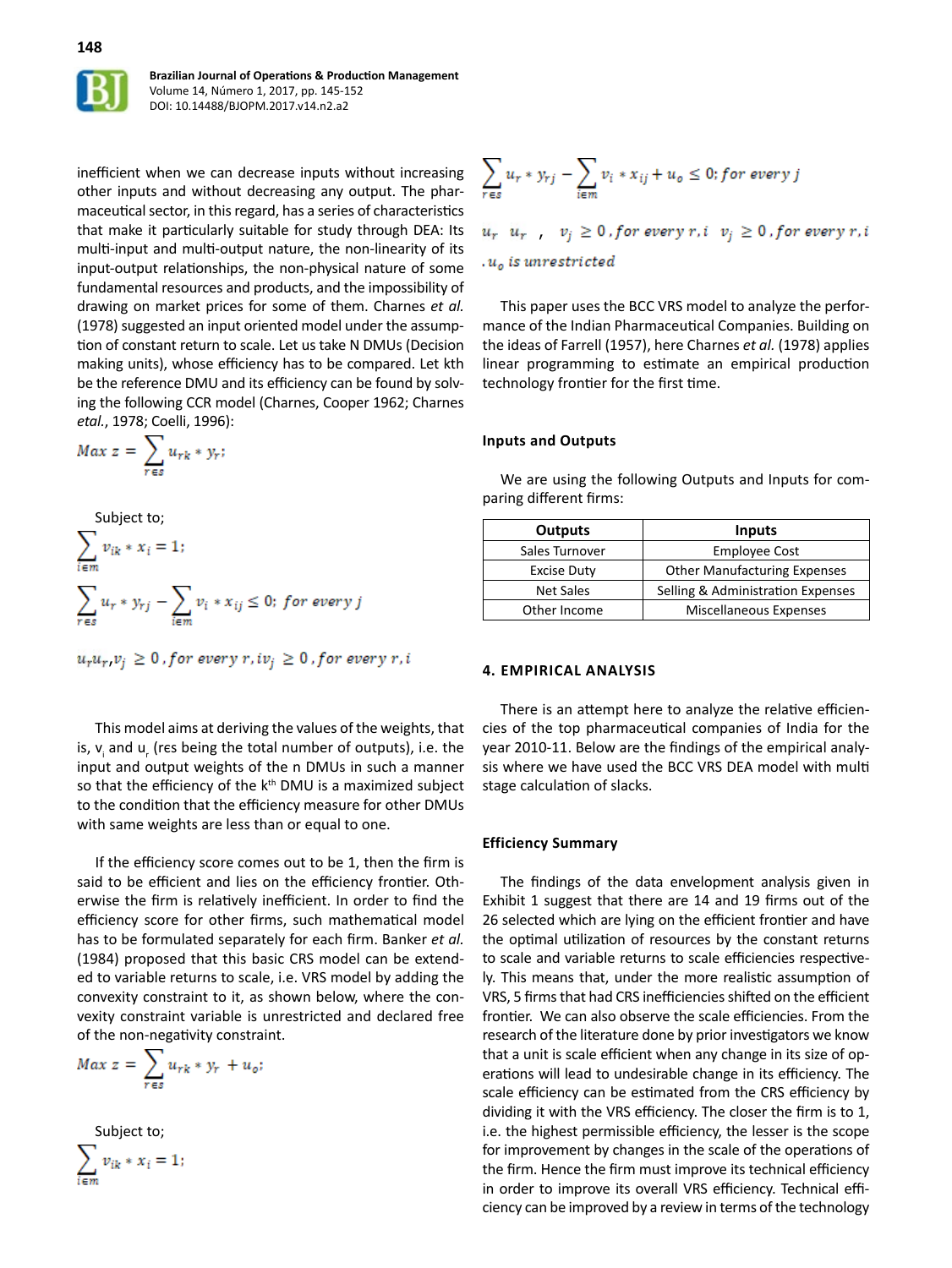

that the supposed virtual firm is using and how far we can go to adopt the technology that the firms constituting the virtual firm are using. Dual scores given by DEA also guides us to understand how much of each firm's contribution to technology we can consider, which means that it will give the managers direction to understand how much of each firm to study and try to match its new implementation with the peer firm. Peer firms have been explained in more detail in section 6.3 from Exhibit 2. The dual scores are available for the inefficient firms upon solving the DEA linear program. Attention Directing has been attempted in the paper when DEA solutions were intended as a guide to managerial actions (e.g. goal setting) or policy making. It is important to recognize that the calculated improvements in terms of input and/or outputs are indicative of potential performance increases by the DMUs located below the efficient frontiers. In a sense, the DMU-specific solutions should be used as an attention directing device.

### **Summary of Input Targets:**

The Exhibit 2 has the changed and suggested levels for Inputs. The decision makers of the firm can take the input targets as suggestions to scale up or scale down their specific size. This can help the firm get closer to a maximum permissible scale efficiency of 1. This is because, although these are very similar firms, they still operate on different technologies; nevertheless they provide a starting point and give a basic idea for the direction and extent of change required to achieve operational efficiency.

### **Summary of Peers:**

According to the DEA technique it is possible for a pharmaceutical firm (DMU) to become efficient if it achieves exceptionally better results in terms of one output, but performs below average in terms of other outputs. An easy way to test these kinds of efficient units is by identifying the peers for inefficient units. As for the understanding of the researchers the term peers is used in the context that, if the inefficient DMU was to scale up or scale down its inputs, according to the suggestions, then it can come in the vicinity of the virtual firm and hence be considered "an equal" or a "peer" to the constituent firms in its neighborhood. If the unit is genuinely efficient, it is expected that there are some inefficient units in its vicinity so that it is considered a peer for these inefficient units. However if the unit is not a peer for any efficient unit, its best performance is questionable. See Exhibit 3.

# **Discussions and Conclusion:**

The efficiencies of the companies that we have tried to compare and contrast in this paper present interesting facts. The

DMUs that are performing well show inefficiencies and the not-so-well-performing DMUs show higher inefficiencies that can be attributed to the fact that efficiencies change over time (Talluri, 2000). By "doing well" the researchers mean in terms of performance against competitors in their respective markets (i.e., market capitalization) and not in the conversion of inputs to outputs, which DEA is concerned with. This is attributable in part to the fact that a firm's performance is governed by both the interactions with micro and macro environment and also on the relationship that it develops with its supply chain partners. This fact is key to a good performance as the recent news report highlight the importance of marketing representatives' influence on the drugs that are prescribed by the doctors.

There is also evidence both from the analysis and outside sources, which suggest that the benefits of technological improvement are decreasing (Boldrin, Levin, 2005). They suggest that the technology operated by the pharmaceutical industry – the manufacturing method, used to make medicines and provide them to ultimate consumer, meet the conditions of constant returns to scale. That is, the cost of the hundredth batch of medicine is about the same as that of the first.

So the old assumption that a new technology platform for testing drugs will simplify the process and bring long-term benefits to the pharmaceutical industry has now lost its validity. Hence the policy suggestions that would help the industry to gain global dominance are that, apart from the FDI cap removal, they can provide tax benefits on R&D because the benefits provided by them are decreasing. Exports need to be more stressed.

The analysis can also be used by investors and venture capitalists and the like to select which firms to invest in.

### **5. SCOPE FOR FURTHER RESEARCH**

#### **Alternative Methodology and Selection of Firms**

The alternative approach could have been to select firms that are in the same risk class of the top firms. However, in that case, it would have been hard to find firms, since it would require a thorough analysis of the firms' fundamentals to come up in case they were put in the same risk buckets or not.

#### **Accounting figures and practices**

The researchers have tried as far as possible to maintain similarity of the figures used. All facts were taken from recognized authentic sources. However, for the lack of uniform measurements (e.g. financial year ending in March for some and December for others) and different accounting assump-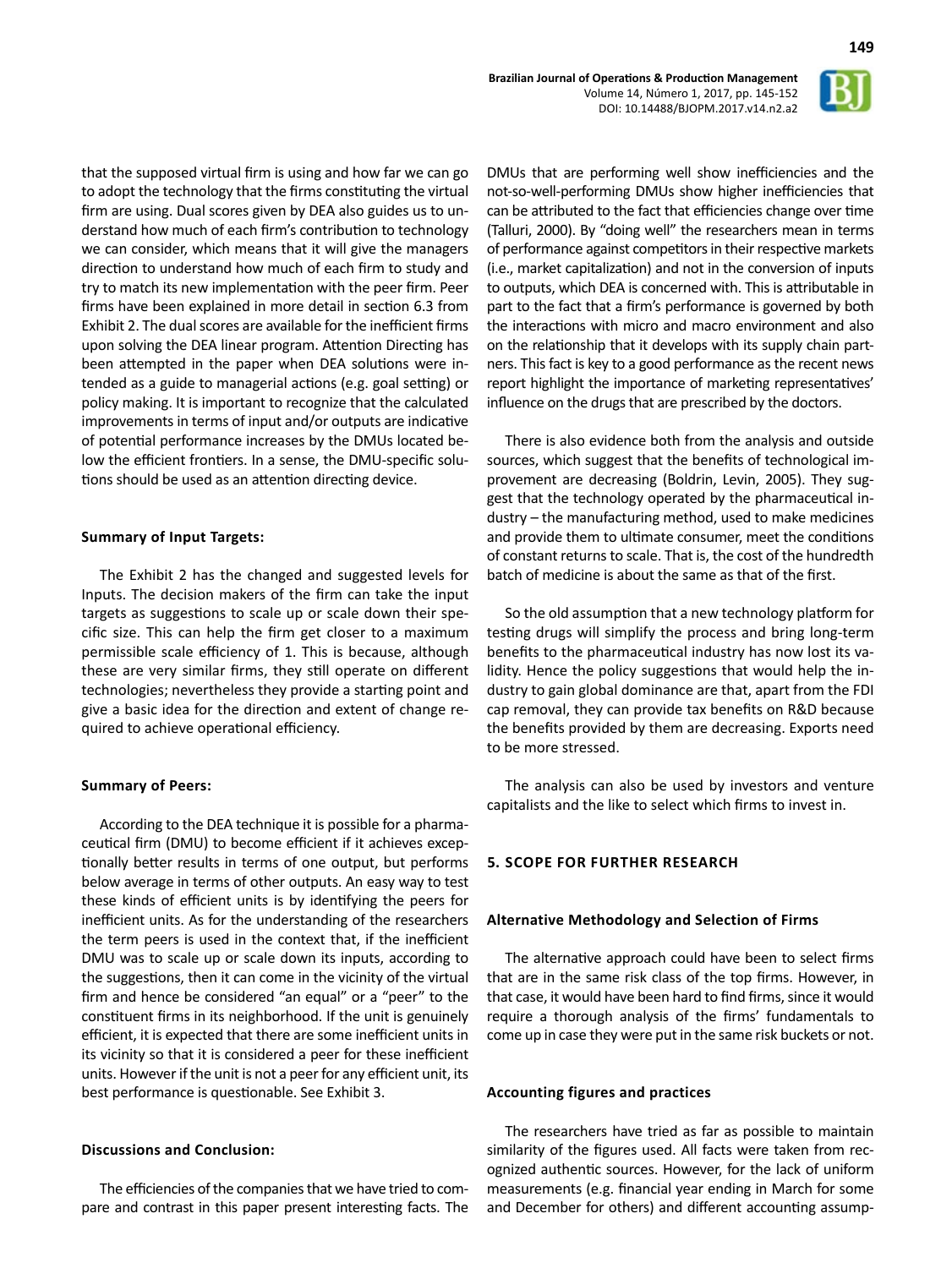

tions taken, there would be some acceptable deviation from the actual figure. However, as our technique does not take into account the production function used to convert inputs into outputs, the effects of variations are reduced, since more than half the companies are from bulk pharmaceutical companies' sector or from the mass generic drugs sector of India.

### **Alternative formulations of DEA**

The formulation used by the researchers is well-recognized and time tested. There are certain variables we have not looked at. A solution for that is to complement the current analysis with a model to take in consideration returns to scale and uncertainty.

### **6. EXHIBITS**

### **Exhibit .1**

| S. No.         | Name of the Firm                   | <b>CRSTE</b> | <b>VRSTE</b> | <b>SE</b>    |
|----------------|------------------------------------|--------------|--------------|--------------|
|                | Sun Pharmaceuticals Indus-         |              |              |              |
| 1              | tries Ltd                          | $\mathbf{1}$ | 1            | 1            |
| $\overline{2}$ | Dr Reddys Laboratories Ltd         | 0.543        | 1            | 0.543        |
| 3              | Cipla Ltd                          | 0.85         | $\mathbf{1}$ | 0.85         |
| 4              | Ranbaxy Laboratories Ltd           | 0.602        | $\mathbf{1}$ | 0.602        |
| 5              | Glaxosmithkline Pharma Ltd         | 1            | 1            | 1            |
| 6              | Cadila Healthcare Ltd              | 0.511        | 0.631        | 0.809        |
| 7              | Divis Laboratories Ltd             | 1            | 1            | 1            |
| 8              | Wockhardt Ltd                      | $\mathbf{1}$ | $\mathbf{1}$ | $\mathbf{1}$ |
|                | <b>Glenmark Pharmaceuticals</b>    |              |              |              |
| 9              | Ltd                                | 0.68         | 0.708        | 0.961        |
| 10             | Piramal Healthcare Ltd             | 1            | 1            | 1            |
| 11             | <b>Torrent Pharmaceuticals Ltd</b> | 0.59         | 0.671        | 0.879        |
| 12             | Sanofi India Ltd                   | 0.719        | 0.767        | 0.937        |
|                | Astrazeneca Pharma India           |              |              |              |
| 13             | Ltd                                | $\mathbf{1}$ | $\mathbf{1}$ | $\mathbf{1}$ |
| 14             | <b>Strides Arcolab Ltd</b>         | $\mathbf{1}$ | $\mathbf{1}$ | $\mathbf{1}$ |
| 15             | Pfizer Ltd                         | 0.847        | $\mathbf{1}$ | 0.847        |
| 16             | Aurobindo Pharma Ltd               | $\mathbf{1}$ | $\mathbf{1}$ | $\mathbf{1}$ |
| 17             | Abbott India Ltd                   | $\mathbf{1}$ | $\mathbf{1}$ | $\mathbf{1}$ |
| 18             | Jubilant Life Sciences Ltd         | $\mathbf{1}$ | $\mathbf{1}$ | $\mathbf{1}$ |
| 19             | Novartis India Ltd                 | 0.439        | 0.542        | 0.81         |
| 20             | Wyeth Ltd                          | $\mathbf{1}$ | $\mathbf{1}$ | $\mathbf{1}$ |
| 21             | <b>FDC Ltd</b>                     | 0.689        | 0.839        | 0.821        |
| 22             | Plethico Pharmaceuticals Ltd       | $\mathbf{1}$ | $\mathbf{1}$ | $\mathbf{1}$ |
| 23             | Unichem Laboratories Ltd           | 1            | $\mathbf{1}$ | 1            |
| 24             | Claris Lifesciences Ltd            | $\mathbf{1}$ | $\mathbf{1}$ | $\mathbf{1}$ |
| 25             | Natco Pharma Ltd                   | 0.479        | 1            | 0.479        |
| 26             | Alembic Pharmaceuticals Ltd        | 0.872        | 0.931        | 0.937        |

**Note:** CRSTE = TECHNICAL EFFICIENCY FROM CRS DEA VRSTE = TECHNICAL EFFICIENCY FROM VRS DEA SCALE = SCALE EFFICIENCY = CRSTE/VRSTE'

### **Exhibit .2<sup>5</sup>**

|                                          | Sun<br>Phar-<br>ma. | Glaxo<br>Smith.P | Piramal<br>НC | Abbott<br>(1) | Jubi-<br>lant<br>Lif |
|------------------------------------------|---------------------|------------------|---------------|---------------|----------------------|
| Cadila Healt                             | 325.96              | 70.57            | 23.12         | 248.55        | 9.97                 |
| <b>Employee Cost</b>                     | 80.11               | 20.08            | 5.89          | 78.43         | 3.79                 |
| <b>Other Manufactur-</b><br>ing Expenses | 41.55               | 5.35             | 1.63          | 5.51          | 3.14                 |
| Selling and Admin-<br>istration Expenses | 194.92              | 19.90            | 10.43         | 146.46        | 2.99                 |
| Miscellaneous<br>Expenses                | 9.39                | 25.23            | 5.17          | 18.15         | 0.05                 |

|                                               | Divi's<br>Lab | Piramal<br>НC | <b>Strides</b><br>Arco | Abbott<br>(1) |
|-----------------------------------------------|---------------|---------------|------------------------|---------------|
| <b>Glenmark Pharmaceu-</b><br>ticals Ltd      | 75.39         | 45.20         | 48.27                  | 187.41        |
| <b>Employee Cost</b>                          | 26.90         | 11.52         | 15.21                  | 59.14         |
| <b>Other Manufacturing</b><br><b>Expenses</b> | 13.84         | 3.18          | 4.79                   | 4.15          |
| Selling and Administra-<br>tion Expenses      | 29.30         | 20.39         | 24.64                  | 110.43        |
| Miscellaneous Expenses                        | 5.36          | 10.11         | 3.64                   | 13.69         |

|                     | Glaxo   | Pira- | Jubi-<br>Abbott | Wyeth | Plethico |      |
|---------------------|---------|-------|-----------------|-------|----------|------|
|                     | Smith.P | mal   |                 | lant  |          | Phrm |
| Sanofi India<br>Ltd | 28.73   | 6.35  | 153.09          | 82.98 | 89.49    | 5.48 |
| Employee            |         | 1.62  |                 |       | 25.29    |      |
| Cost                | 8.17    |       | 48.31           | 31.55 |          | 4.74 |
| Other Man-          |         |       |                 |       |          |      |
| ufacturing          | 2.18    | 0.45  | 3.39            | 26.14 | 5.54     | 0.11 |
| Expenses            |         |       |                 |       |          |      |
| Selling and         |         |       |                 |       |          |      |
| Admin-              | 8.1     | 2.86  | 90.21           | 24.84 | 55.98    | 0.52 |
| istration           |         |       |                 |       |          |      |
| Expenses            |         |       |                 |       |          |      |
| Miscel-             |         |       |                 |       |          |      |
| laneous             | 10.27   | 1.42  | 11.18           | 0.45  | 2.69     | 0.12 |
| Expenses            |         |       |                 |       |          |      |

<sup>5</sup> The target employee cost contribution from Sun Pharma (efficient firm) for Cadila (inefficient firm) was obtained by multiplying the dual score from the solution of the VRS DEA linear program. The same was for the other efficient firms in the vicinity of inefficient firms and the gross input target for employee cost for the inefficient firms or, in another understanding, the virtual firm can be obtained by summing up the employee cost row. The same has been done for all firms and all other output targets, respectively.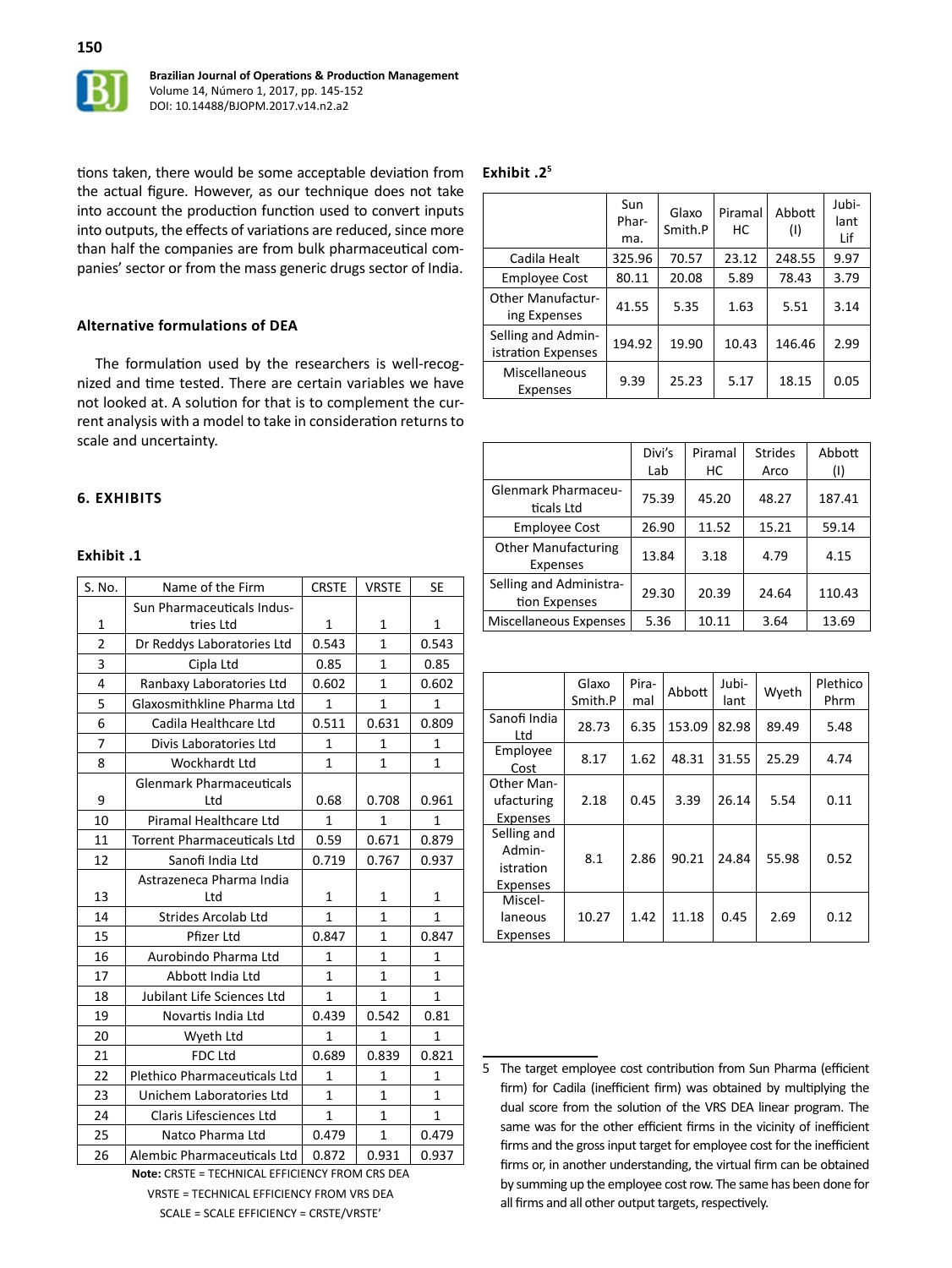

**151**

|                                     | Sun Pharma. | GlaxoSmith.P | Divi's Lab | Wockhardt | Abbott (I) |
|-------------------------------------|-------------|--------------|------------|-----------|------------|
| <b>Torrent Pharmaceuticals Ltd</b>  | 145.51      | 40.88        | 92.42      | 20.25     | 182.38     |
| Employee Cost                       | 35.76       | 11.63        | 32.97      | 3.78      | 57.55      |
| <b>Other Manufacturing Expenses</b> | 18.55       | 3.1          | 16.96      | 0.83      | 4.04       |
| Selling and Administration Expenses | 87.01       | 11.53        | 35.92      | 5.23      | 107.46     |
| Miscellaneous Expenses              | 4.19        | 14.62        | 6.57       | 10.4      | 13.32      |

|                                           | Divi's<br>Lab | Piramal<br>НC | <b>Strides</b><br>Arco | Natco<br>Pharma |
|-------------------------------------------|---------------|---------------|------------------------|-----------------|
| Novartis (I)                              | 45.61         | 1.16          | 73.49                  | 46.25           |
| <b>Employee Cost</b>                      | 16.27         | 0.30          | 23.15                  | 17.14           |
| <b>Other Manufac-</b><br>turing Expenses  | 8.37          | 0.08          | 7.29                   | 9.68            |
| Selling and<br>Administration<br>Expenses | 17.73         | 0.52          | 37.51                  | 15.42           |
| Miscellaneous<br>Expenses                 | 3.24          | 0.26          | 5.54                   | 4.01            |

|                                           | <b>Strides</b><br>Arco | Jubilant<br>Lif | Wyeth | Plethi-<br>co Phr | Natco<br>Pharma |
|-------------------------------------------|------------------------|-----------------|-------|-------------------|-----------------|
| <b>FDC</b>                                | 87.16                  | 29.50           | 18.48 | 17.75             | 32.43           |
| <b>Employee Cost</b>                      | 27.45                  | 11.22           | 5.22  | 15.35             | 12.02           |
| <b>Other Manufac-</b><br>turing Expenses  | 8.65                   | 9.29            | 1.14  | 0.35              | 6.79            |
| Selling and<br>Administration<br>Expenses | 44.48                  | 8.83            | 11.56 | 1.67              | 10.81           |
| <b>Miscellaneous</b><br>Expenses          | 6.57                   | 0.16            | 0.56  | 0.37              | 2.81            |

|                                          | Sun Pharma. | Wyeth  | Unichem<br>Lab |
|------------------------------------------|-------------|--------|----------------|
| Alembic Pharma                           | 167.88      | 133.99 | 34.40          |
| <b>Employee Cost</b>                     | 41.26       | 37.86  | 9.48           |
| <b>Other Manufacturing</b><br>Expenses   | 21.40       | 8.29   | 2.49           |
| Selling and Administra-<br>tion Expenses | 100.39      | 83.81  | 22.23          |
| <b>Miscellaneous Expenses</b>            | 4.83        | 4.03   | 0.21           |

# **Exhibit .4**

The Input data for chosen firms from our secondary data sources

| Firm                | Employ-<br>ee<br>Cost | Other<br>Manu-<br>facturing<br><b>Expenses</b> | Selling and<br>Administra-<br>tion Expenses | Miscel-<br>laneous<br><b>Expenses</b> |
|---------------------|-----------------------|------------------------------------------------|---------------------------------------------|---------------------------------------|
| Sun Pharma.         | 207.5                 | 107.61                                         | 504.87                                      | 24.31                                 |
| Dr.Reddy's          | 700.6                 | 271.4                                          | 1,252.30                                    | 96.7                                  |
| Cipla               | 445.6                 | 538.84                                         | 913.03                                      | 120.44                                |
| Ranbaxy Lab.        | 859.2                 | 313.08                                         | 2,716.96                                    | 3,838.53                              |
| GlaxoSmith.P        | 279.48                | 74.5                                           | 277.03                                      | 351.22                                |
| Cadila Healt        | 335.7                 | 90.6                                           | 752.1                                       | 91.9                                  |
| Divi's Lab          | 80.48                 | 41.4                                           | 87.68                                       | 16.03                                 |
| Wockhardt           | 154.31                | 34.08                                          | 213.51                                      | 424.58                                |
| Glenmark<br>Pha     | 143.1                 | 32.21                                          | 338.85                                      | 60.75                                 |
| Piramal HC          | 144.92                | 40                                             | 256.55                                      | 127.12                                |
| <b>Torrent Phar</b> | 211.08                | 64.78                                          | 368.19                                      | 73.14                                 |
| Sanofi India        | 173.74                | 49.28                                          | 237.88                                      | 34.05                                 |
| Astrazen.Ph.        | 148.15                | 9.17                                           | 142.79                                      | 7.06                                  |
| <b>Strides Arco</b> | 50.11                 | 15.79                                          | 81.19                                       | 12                                    |
| Pfizer              | 224.41                | 65.95                                          | 261.17                                      | 37.57                                 |
| Aurobindo Ph        | 300.13                | 257.3                                          | 210.85                                      | 51.01                                 |
| Abbott (I)          | 163.56                | 11.49                                          | 305.43                                      | 37.86                                 |
| Jubilant Lif        | 173.18                | 143.5                                          | 136.33                                      | 2.45                                  |
| Novartis (I)        | 104.89                | 46.97                                          | 131.32                                      | 28.44                                 |
| Wyeth               | 54.46                 | 11.93                                          | 120.56                                      | 5.79                                  |
| <b>FDC</b>          | 84.9                  | 31.24                                          | 92.16                                       | 23.17                                 |
| Plethico Phr        | 267.27                | 6.05                                           | 29.11                                       | 6.48                                  |
| Unichem Lab         | 89.44                 | 23.49                                          | 209.76                                      | 1.96                                  |
| Claris Life         | 40.48                 | 26.33                                          | 95.79                                       | 9.85                                  |
| Natco Pharma        | 51.34                 | 28.99                                          | 46.2                                        | 12.02                                 |
| Alembic Phar        | 141.48                | 34.57                                          | 231.72                                      | 9.74                                  |

# **Exhibit .3**

| Firm                | Peers               |              |                     |              |              |              |
|---------------------|---------------------|--------------|---------------------|--------------|--------------|--------------|
| Cadila Health       | Sun Pharma.         | GlaxoSmith.P | Piramal HC          | Abbott (I)   | Jubilant Lif |              |
| Glenmark Pha        | Divi's Lab          | Piramal HC   | Strides Arco        | Abbott (I)   |              |              |
| <b>Torrent Phar</b> | Sun Pharma.         | GlaxoSmith.P | Divi's Lab          | Wockhardt    | Abbott (I)   |              |
| Sanofi India        | GlaxoSmith.P        | Piramal HC   | Abbott (I)          | Jubilant Lif | Wyeth        | Plethico Phr |
| Novartis (I)        | Divi's Lab          | Piramal HC   | <b>Strides Arco</b> | Natco Pharma |              |              |
| <b>FDC</b>          | <b>Strides Arco</b> | Jubilant Lif | Wyeth               | Plethico Phr | Natco Pharma |              |
| Alembic Phar        | Sun Pharma.         | Wveth        | Unichem Lab         |              |              |              |